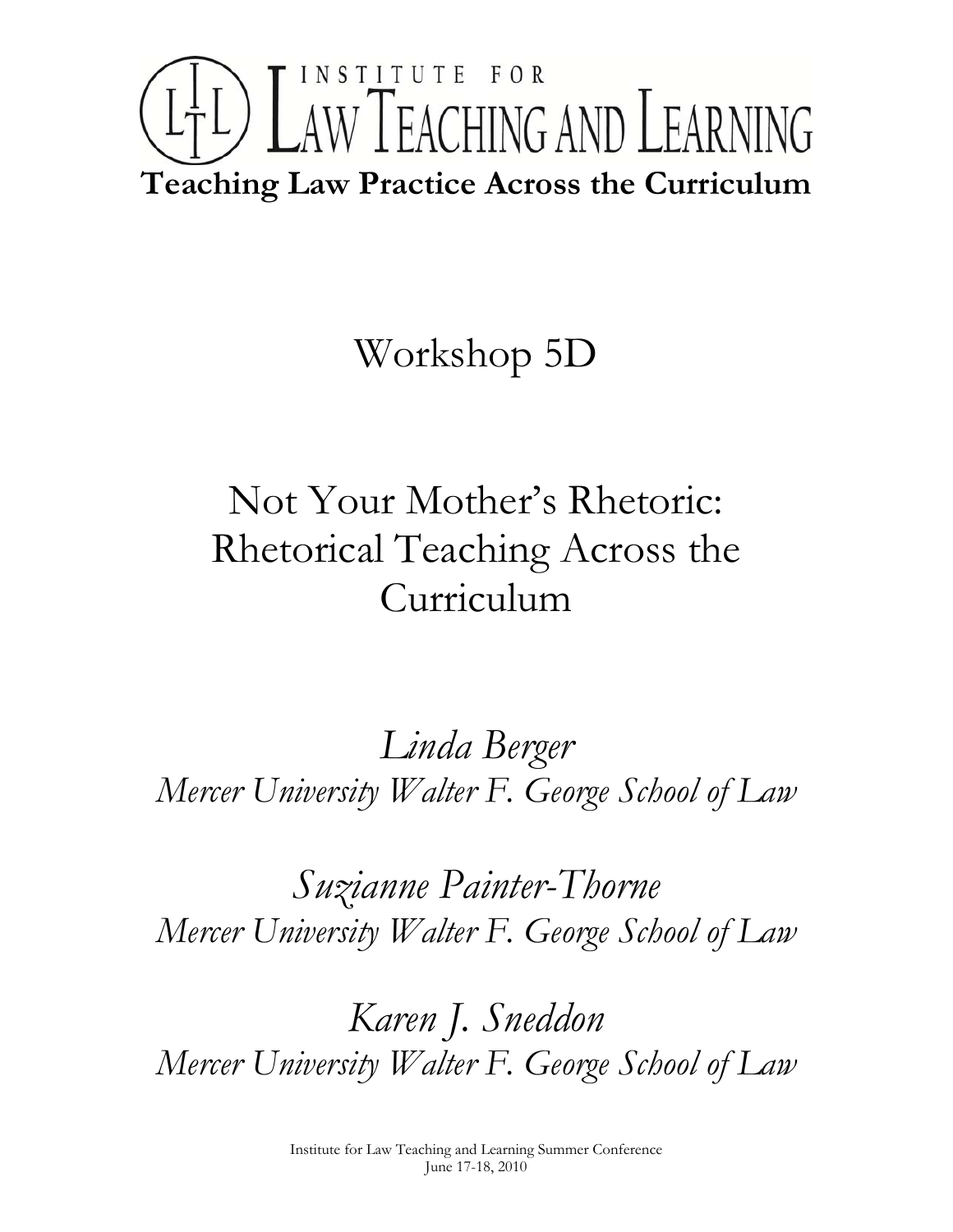

## **Not Your Mother's Rhetoric: Rhetorical Teaching Across the Curriculum**



**Institute of Law Teaching and Learning Washburn University School of Law June 18, 2010**

> **Linda L. Berger Suzianne D. Painter-Thorne Karen J. Sneddon**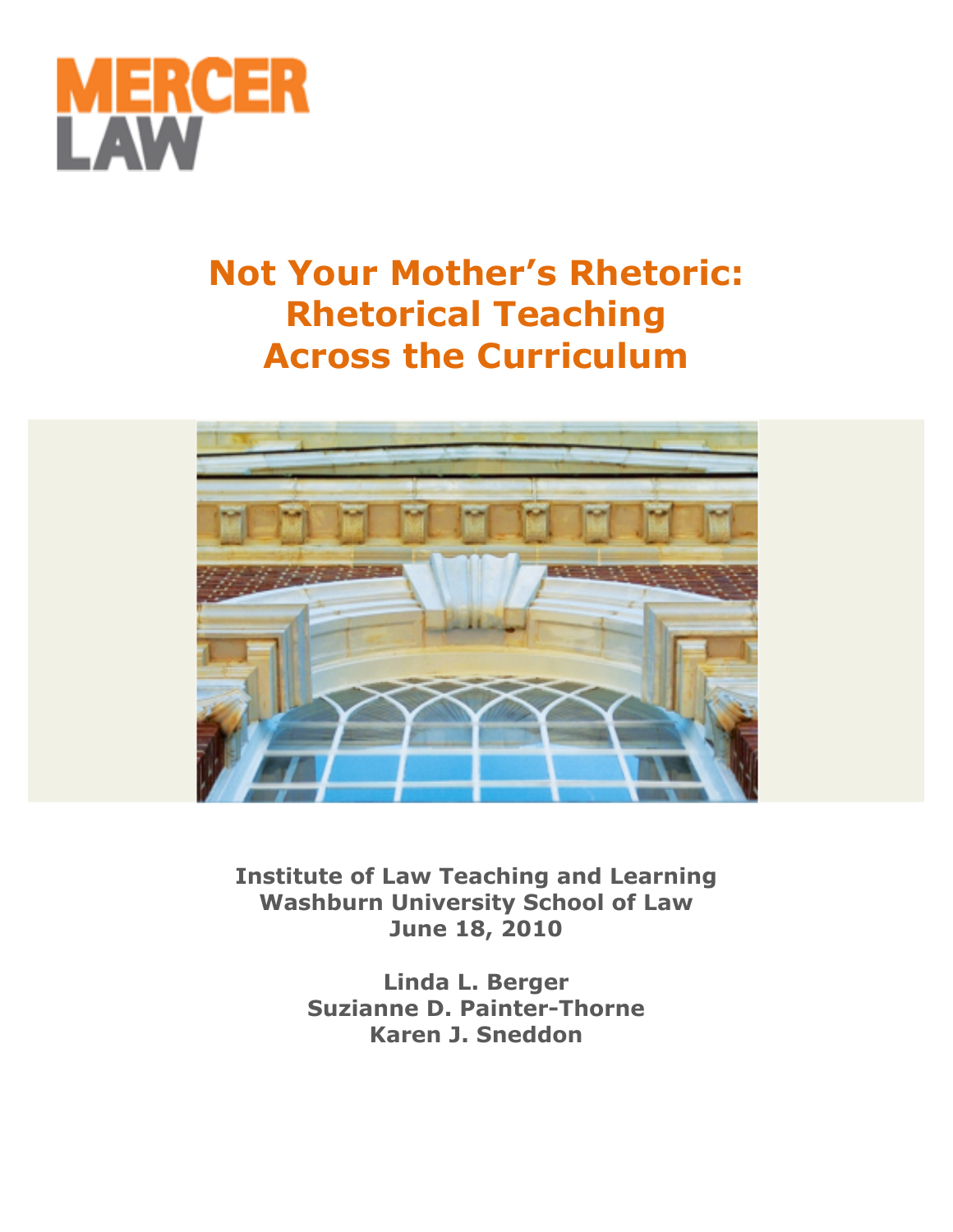|    | <u> 1989 - Johann Stoff, amerikansk politiker (* 1908)</u>                       |
|----|----------------------------------------------------------------------------------|
|    |                                                                                  |
|    |                                                                                  |
| 2. | When I hear the phrase "rhetorical teaching," I think of _______________________ |
|    |                                                                                  |
|    |                                                                                  |
|    |                                                                                  |
|    |                                                                                  |
|    |                                                                                  |
|    |                                                                                  |
|    |                                                                                  |
|    |                                                                                  |
|    |                                                                                  |
|    |                                                                                  |
|    |                                                                                  |
|    |                                                                                  |
|    |                                                                                  |
|    |                                                                                  |
|    |                                                                                  |
|    |                                                                                  |
|    |                                                                                  |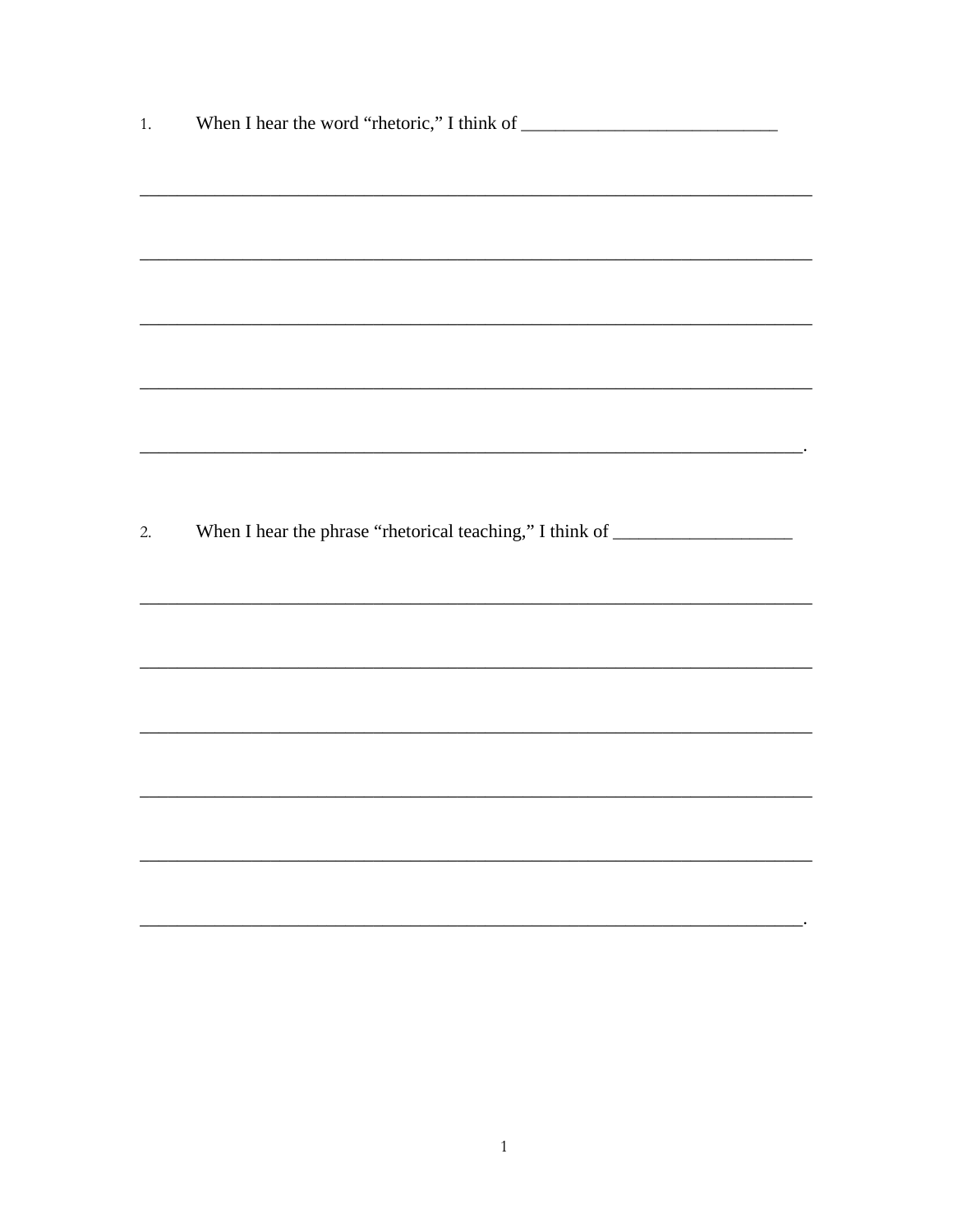### **Introduction**

 $\overline{a}$ 

What do we mean by "rhetorical teaching"? At its core, this concept means teaching with an understanding that there is more to the use of language in legal contexts than appears on the surface. If the surface covered everything, if there was nothing to learn but how to read the words and understand their literal meaning, then law professors would have little to do. But if learning the law requires students to uncover what lies beneath the surface, then almost everything we do involves rhetorical teaching.

For example, take the title of this presentation: when we say this is "not your mother's rhetoric," we do not (of course) mean that we know your mother and that this is not her rhetoric. Instead, we mean (though we might not have been successful) to call up images and frames as cultural reference points to subtly persuade you of several things: we want you to think that this workshop contains something new (Not Your Mother's Cookbook, Not Your Father's Oldsmobile), but we also want you to think that this something new is not so trendy that it will not fit (Not Your Daughter's Jeans).

Starting with the premise that almost everything we do involves rhetorical teaching, we will use this workshop to illustrate how rhetorical theories and approaches can enrich our engagement with students in the law school classroom. Although three specific law school classrooms will be the focus—Advanced Persuasion, American Indian Law, and Trusts & Estates the workshop is designed to show how "rhetoric" might apply across the law school curriculum.

Rhetoric as study, process, and perspective<sup>[1](#page-3-0)</sup>

 First, we begin with a broad view of rhetoric: rhetoric is the study of the use of language (and other symbols) to communicate. Growing out of such study, rhetoric guides our practices in the use of language and other communicative symbols, especially when our goal is to persuade, to motivate, or to reach understanding. At the heart of rhetorical study and practice is an understanding that meaning is not "found," but instead is constructed out of an interaction of language, context, constraints, audience, and author.

From this broad view of rhetoric, we derive three approaches that can be used to improve law school learning:

1. Rhetoric can provide tools for analysis, interpretation, and evaluation of the legal arguments and legal reasoning advanced by lawyers and judges.

2. Rhetoric can provide methods and techniques for composing more effective legal documents in a variety of settings.

3. Rhetoric can provide lenses and perspectives that help students and lawyers invent and imagine more effective and more persuasive ways

<span id="page-3-0"></span><sup>&</sup>lt;sup>1</sup> Material in this section is adapted with permission from Linda L. Berger, Linda H. Edwards, and Terrill Pollman, *The Past, Presence, and Future of Legal Writing Scholarship: Rhetoric, Voice, and Community*, 16 Leg. Writing \_\_ (2010).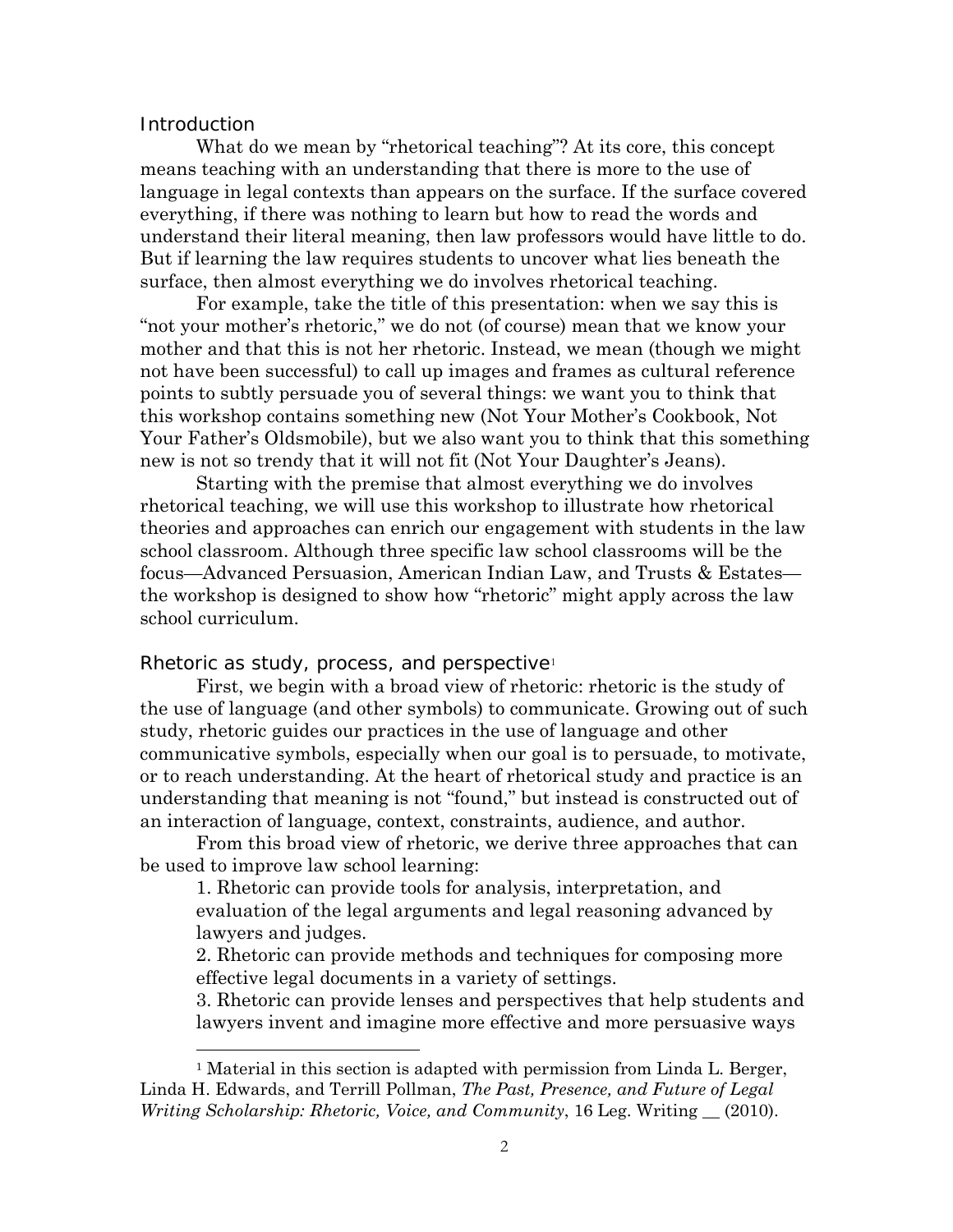to frame legal arguments and communicate about legal issues.

## 1. *Rhetoric as the study of legal arguments and legal reasoning.*

Rhetoric provides many alternative methods for analysis, interpretation, and criticism; we can apply these to help students better understand all forms of legal argument and legal reasoning.

 Both classical and contemporary rhetoric offer methods for teaching students to engage in close or critical reading (and for engaging in such reading ourselves). These methods range from reading to identify appeals based on classical rhetoric's modes of persuasion (logos, ethos, and pathos) to applying James Boyd White's questions for rhetorical analysis (context, art of the text, rhetorical community). Understanding narrative structure and argument framing (categories and metaphors) aids students in their interpretations and assessments of the opinions they read as well as the briefs they write and respond to. Professors are using these approaches to evaluate oral arguments, briefs, opinions, and other legal documents and to study particular audience responses; their findings apply directly to their teaching.

### 2*. Rhetoric as the process of composing legal documents.*

 The most obvious application of rhetorical theory and analysis in law school teaching is its usefulness in teaching the process of composition. Classical rhetoric's "topics" (typical categories of argument) are used for invention, helping law students and lawyers imagine a range of proofs. Classical rhetoric also provides guides that help law students check their logical arguments for validity and effectiveness, and it is the foundation for all later advice about arrangement (organization) and style.

 Contemporary rhetoric, specifically the New Rhetoric, is the source of much of our understanding about how to teach writing as a process for making meaning through the interaction of reader and writer, text and context. New Rhetoric theory is the source for law school applications using reading journals; writers' memos; peer review; writing conferences; drafting, feedback, and revision as a recursive process; and portfolios and other forms of guided self-reflection.

 More recently, law teachers have turned to contemporary rhetoric, narrative and metaphor theory, and persuasion research to advise students and lawyers about how to construct arguments. This advice derives from approaches such as Stephen Toulmin's layout of argument ("an argument is *movement* from accepted *data*, through a *warrant*, to a *claim*"); Chaim Perelman's starting points for argument (an argument is designed to move the audience from agreement about the starting points or premises to agreement about some conclusion); Kenneth Burke's pentad as a system for analyzing language use as a mode of action (examining the interrelationships or tensions among the elements that constitute the dramatic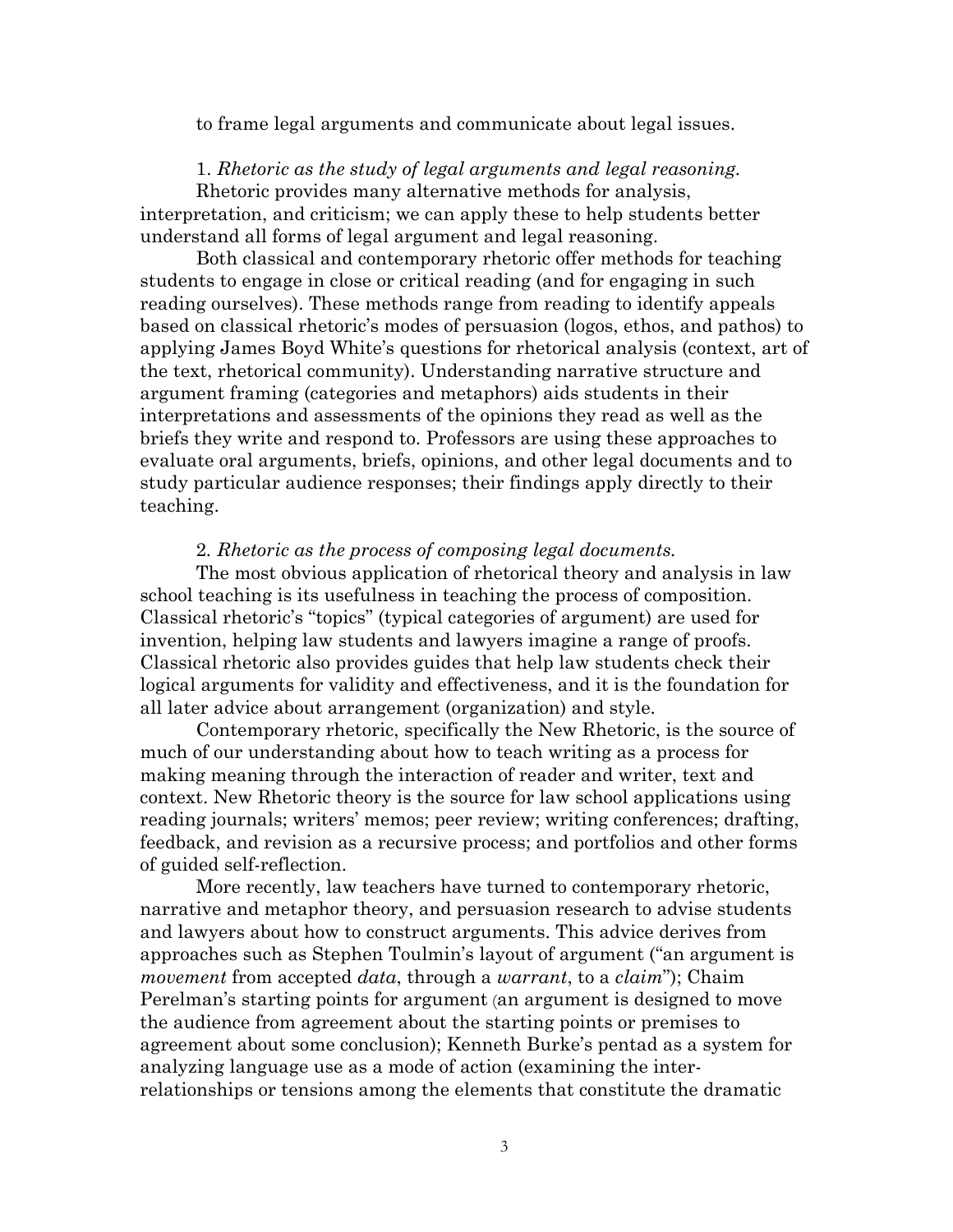action: the act, the scene, the agent, the agency, and the purpose); and George Lakoff and Mark Johnson's cognitive metaphor theory (metaphor shapes our perception and understanding).

## 3. *Rhetoric as perspective or lens on legal communication.*

 Perhaps most important, law teachers may use rhetoric to provide different perspectives or lenses to guide the process of imagination and invention. Rhetoric's ability to un-earth embedded pathways and to unsettle preconceptions can be tapped in a number of ways. Thus, rhetoric can help writers see through new eyes by suggesting techniques to make the familiar strange, look from the outside in and the inside out, and link abstractions to concrete images and stories.

As already noted, classical rhetoric's general and special topics can generate lines of argument. Similar kinds of "topics" that lend themselves to re-seeing legal arguments include those identified with literary criticism: contrasting appearances with reality; finding a previously overlooked, but "ubiquitous" argument; or discovering a paradigmatic structure in a literary text that provides form and framework.

Other rhetorical tools for invention include such concepts as Kenneth Burke's pentad for examining narrative action and his suggestions for metaphor modeling ("try to consider [the concept] in as many different ways as its nature might permit"). As always, rhetoric is both topic and tool. That is, we can teach the use of invention methods themselves, and we can teach what we discover when we use these methods.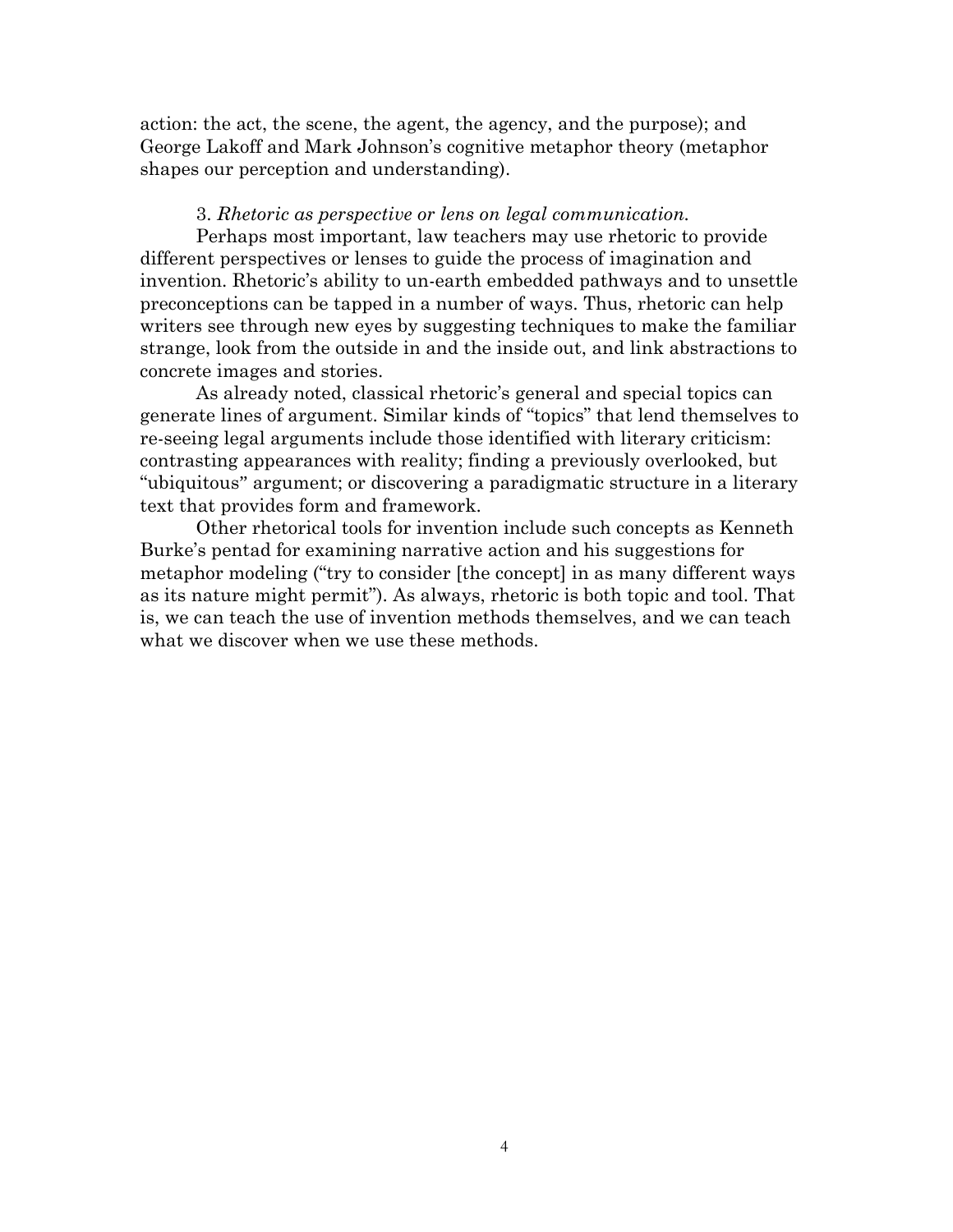## Selected Bibliography<sup>[2](#page-6-0)</sup> Rhetorical Teaching Across the Curriculum

I. Points of Access to Reading in Law & Rhetoric[∗](#page-6-1) A. *Background reading in classical and contemporary rhetoric Contemporary Rhetorical Theory: A Reader* (John Louis Lucaites et al. eds., Guilford Press 1999).

Edward P.J. Corbett & Robert J. Connors, *Classical Rhetoric for the Modern Student* (4th ed., Oxford U. Press 1999).

Sonja K. Foss, Karen A. Foss, Robert Trapp*, Contemporary Perspectives on Rhetoric* (3d ed., Waveland Press 2002).

B. *Background reading in composition theory*  Erika Lindemann, *A Rhetoric for Writing Teachers* (3d ed., Oxford U. Press 1995).

*The Writing Teacher's Sourcebook* (Edward P.J. Corbett et al. eds., 4th ed., Oxford U. Press 2000).

C. *Background reading in narrative theory*  Jerome Bruner, *Making Stories: Law, Literature, Life* (Harv. U. Press 2002).

*The Narrative Reader* (Martin McQuillan ed., Routledge 2000).

D. *Background reading in cognitive metaphor theory*  George Lakoff & Mark Johnson, *Metaphors We Live By* (U. Chi. Press 1980).

*Metaphor and Thought* (Andrew Ortony ed., 2d ed., Cambridge U. Press 1993).

 $\overline{a}$ 

<span id="page-6-1"></span><span id="page-6-0"></span><sup>2</sup> Compiled by Linda Berger 2010 from suggestions made by colleagues including Karen Sneddon, Sue Painter-Thorne, Amy Sloan, Tom Cobb, Michael Smith, Kirsten Davis, and others.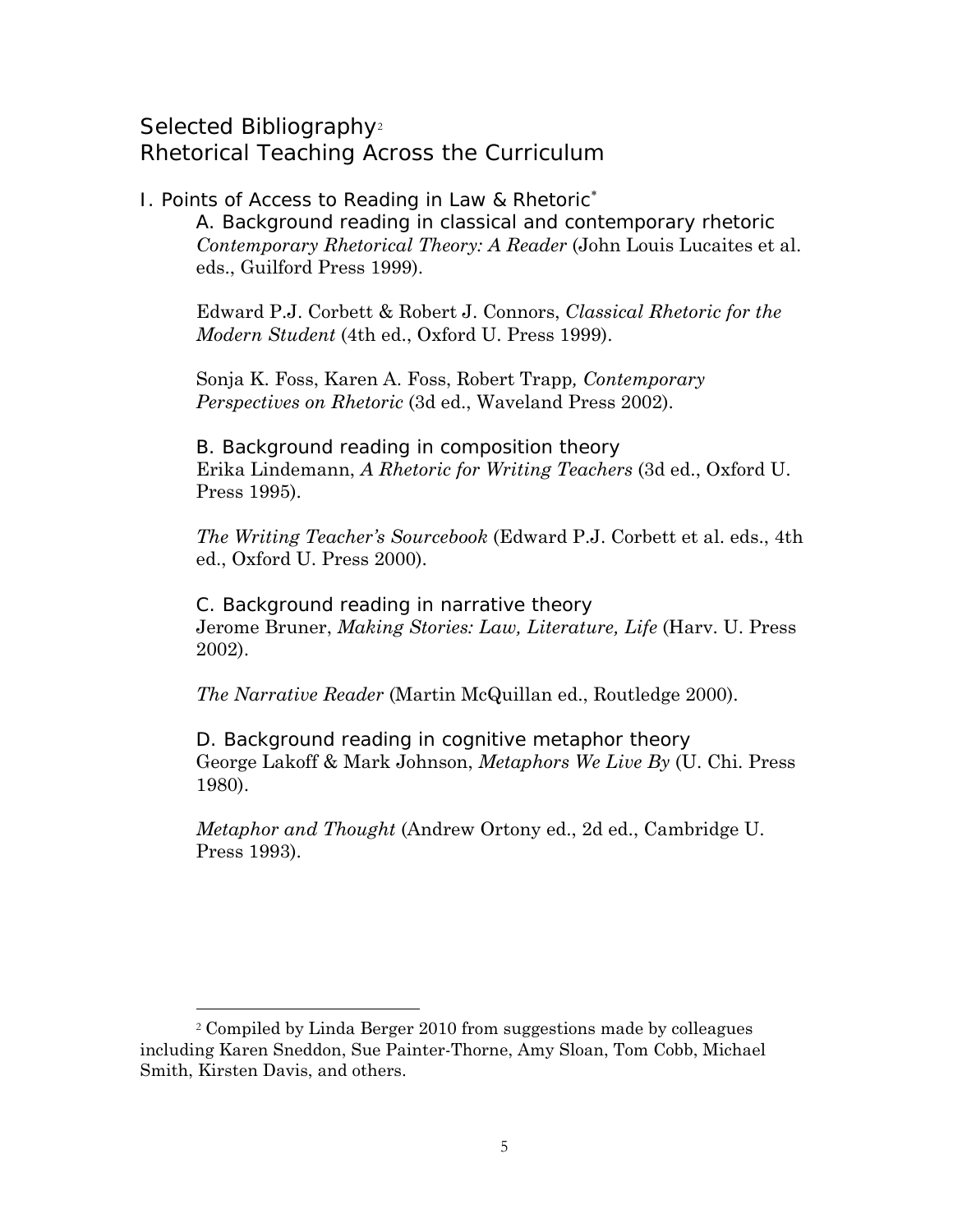E. *Background reading in law and rhetoric*  Peter Goodrich, *Legal Discourse: Studies in Linguistics, Rhetoric and Legal Analysis* (Palgrave Macmillan 1987).

*Interpreting Law and Literature: A Hermeneutic Reader* (Sanford Levinson & Steven Mailloux eds., Northwestern U. Press 1988).

Anthony Kronman, *Rhetoric*, 67 U. Cin. L. Rev. 677 (1999).

*Law's Stories: Narrative and Rhetoric in the Law* (Peter Brooks & Paul Gewirtz eds., Yale U. Press 1996).

Neil MacCormick, *Rhetoric and the Rule of Law: A Theory of Legal Reasoning* (Oxford U. Press 2005).

*The Rhetoric of Law* (Austin Sarat & Thomas R. Kearns eds., U. of Michigan Press 1994).

Gerald Wetlaufer, *Rhetoric and Its Denial in Legal Discourse*, 76 Va. L. Rev. 1545 (1990).

James Boyd White, *Reading Law and Reading Literature: Law as Language*, in *Heracles' Bow: Essays on the Rhetoric and Poetics of the Law* (U. of Wisconsin Press 1985).

James Boyd White, *Law as Rhetoric, Rhetoric as Law: The Arts of Cultural and Communal Life*, 52 U. Chi. L. Rev. 684 (1985).

## II. Rhetorical Teaching Across the Law School Curriculum *A. Rhetoric's place in the law school curriculum*  Leslie Bender, *Hidden Messages in the Required First-Year Law School Curriculum*, 40 Clev. St. L. Rev. 287 (1992).

Linda L. Berger, *Studying and Teaching "Law as Rhetoric": A Place to Stand*, 16 Leg. Writing \_\_ (2010).

Elizabeth C. Britt et al., *Extending the Boundaries of Rhetoric in Legal Writing Pedagogy*, 10 J. Bus. & Tech. Comm. 213, 213 (1996).

Leigh Hunt Greenhaw, *To Say What the Law Is: Learning the Practice of Legal Rhetoric*, 29 Val. U. L. Rev. 861 (1995).

Philip C Kissam, *Thinking (by Writing) About Legal Writing*, 40 Vand. L. Rev. 135 (1987).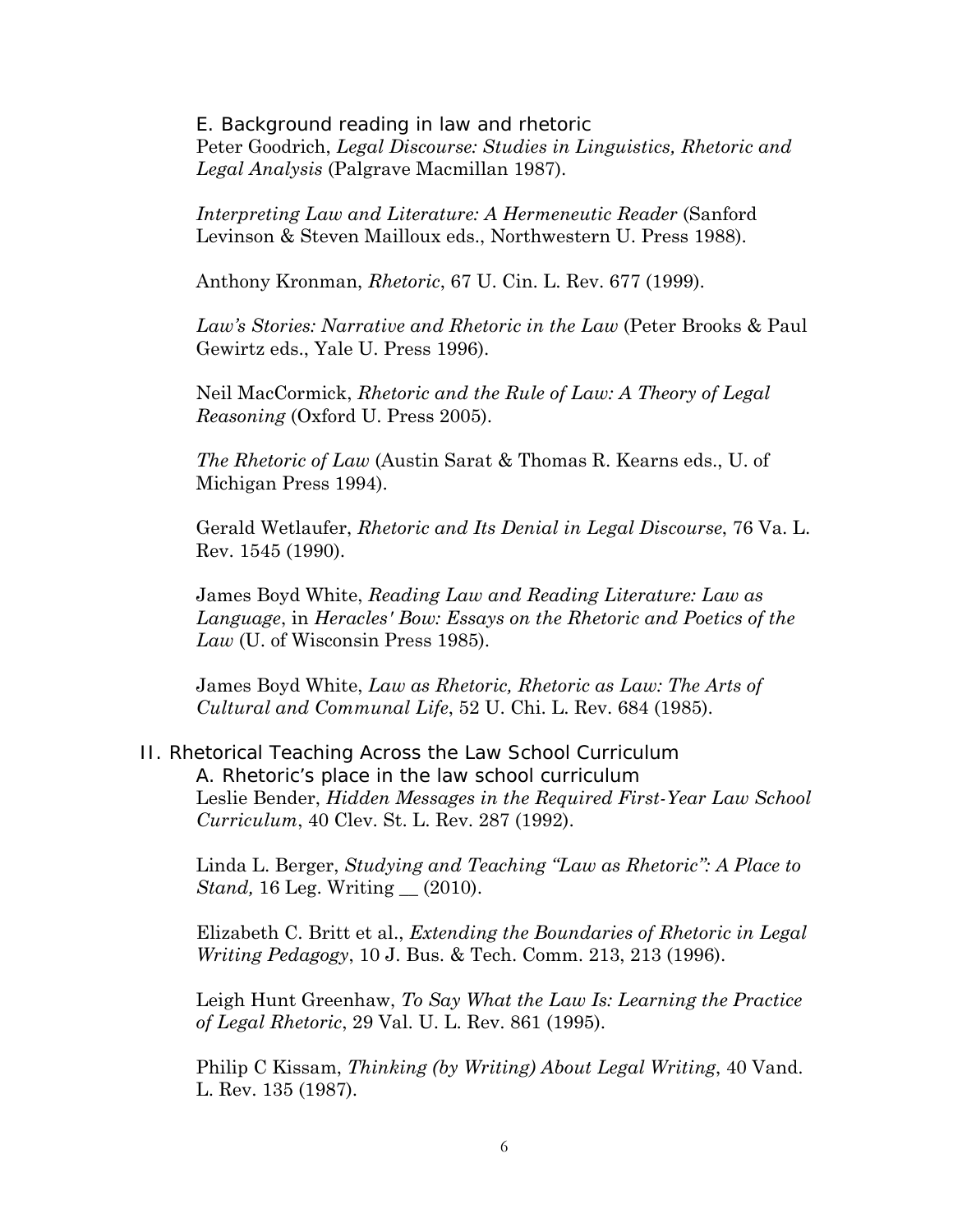Pamela Lysaght & Cristina D. Lockwood, *Writing-Across-The-Law-School Curriculum: Theoretical Justifications, Curricular Implications*, 2 J. ALWD 73 (2004).

Carol M. Parker, *A Liberal Education in Law: Engaging the Legal Imagination Through Research and Writing Beyond the Curriculum*, 1 J. ALWD 130 (2002).

Carol McCrehan Parker, *Writing Throughout the Curriculum: Why Law Schools Need It and How to Achieve It*, 76 Neb. L. Rev. 561 (1997).

B. *Rhetoric's place in the legal writing curriculum*  **Books** 

Kirsten Konrad Robbins-Tiscione, *Rhetoric for Legal Writers: The Theory and Practice of Analysis and Persuasion* (West 2009).

Michael R. Smith, *Advanced Legal Writing: Theories and Strategies in Persuasive Writing* (2d ed., Aspen Publishers 2008).

## **Articles**

Linda L. Berger, *A Reflective, Rhetorical Model: The Legal Writing Teacher as Reader and Writer*, 6 Leg. Writing 57 (2000).

Linda L. Berger, *Applying New Rhetoric to Legal Discourse: The Ebb and Flow of Reader and Writer, Text and Context*, 49 J. Leg. Educ. 155 (1999).

Elizabeth Fajans & Mary R. Falk, *Against the Tyranny of Paraphrase: Talking Back to Texts*, 78 Cornell L. Rev. 163 (1993).

Neil Feigenson, *Legal Writing Texts Today*, 41 J. Leg. Educ. 503 (1991).

Ellie Margolis & Susan L. DeJarnatt, *Moving Beyond Product to Process: Building a Better LRW Program*, 46 Santa Clara L. Rev. 93 (2003).

Laurel Currie Oates, *Beyond Communication: Writing as a Means of Learning*, 6 Leg. Writing 1 (2000).

Teresa Godwin Phelps, *The New Legal Rhetoric*, 40 Sw. L.J. 1089 (1986).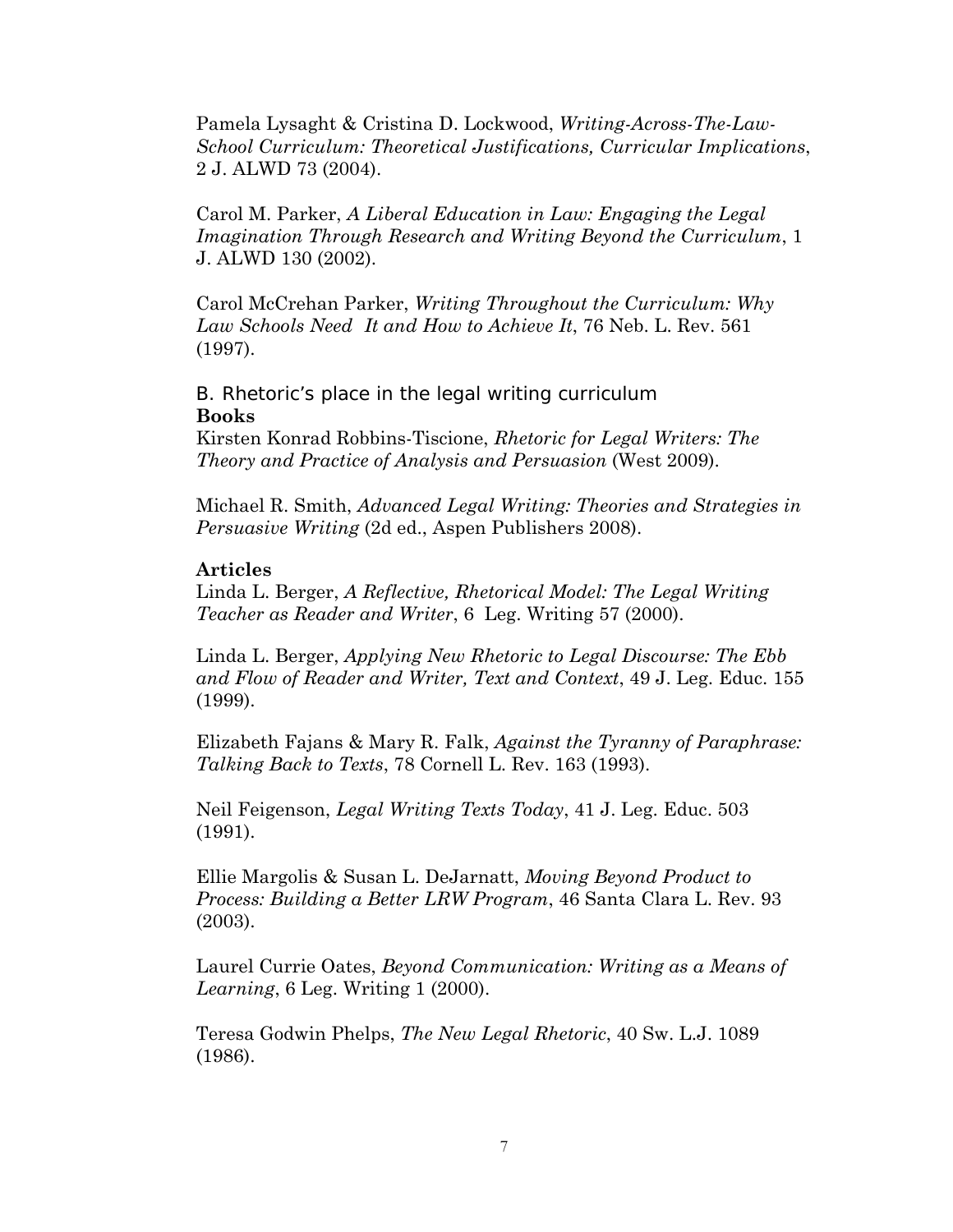Terrill Pollman, *Building a Tower of Babel or Building a Discipline? Talking About Legal Writing*, 85 Marq. L. Rev. 887 (2002).

J. Christopher Rideout & Jill J. Ramsfield, *Legal Writing: A Revised View,* 69 Wash. L. Rev. 35 (1994).

Kristen Konrad Robbins, *Philosophy v. Rhetoric in Legal Education: Understanding the Schism Between Doctrinal and Legal Writing Faculty*, 3 J. ALWD 160 (2003).

III. Rhetorical Theory for the Law School Classroom A. *Classical rhetoric for the classroom*  For a sampling of articles, see Michael R. Smith, *Rhetoric Theory and Legal Writing: An Annotated Bibliography*, 3 J. ALWD 129 (2006).

Edward P.J. Corbett & Robert J. Connors, *Classical Rhetoric for the Modern Student* (4th ed., Oxford U. Press 1999), at 33–71 (logic), 84– 130 (topics for invention), 256–292 (arrangement), 376–411 (style).

Michael H. Frost, *With* Amici *Like These: Cicero, Quintilian and the Importance of Stylistic Demeanor*, 3 J. ALWD 5 (2006).

Michael H. Frost, *Introduction to Classical Legal Rhetoric: A Lost Heritage* (Ashgate 2005) (collection of articles published between 1990 and 2003).

Kirsten Konrad Robbins-Tiscione, *Rhetoric for Legal Writers: The Theory and Practice of Analysis and Persuasion* (West 2009), at chs. 5– 7 (invention), ch. 8 (arrangement), ch. 9 (style).

Kristen K. Robbins, *Paradigm Lost: Recapturing Classical Rhetoric to Validate Legal Reasoning*, 27 Vt. L. Rev. 483 (2003).

Michael R. Smith, *Advanced Legal Writing: Theories and Strategies in Persuasive Writing* (2d ed., Aspen Publishers 2008), at pt. II (logos strategies), pt. III (pathos strategies), pt. IV (ethos strategies), pt. V (rhetorical style).

## B. *Contemporary rhetoric for the classroom*

Linda Levine & Kurt M. Saunders, *Thinking Like a Rhetor*, 43 J. Leg. Educ. 108 (1993) (applying classical rhetoric and the approach of Lloyd F. Bitzer, *The Rhetorical Situation*, 1 Phil. & Rhetoric 1 (1968) to legal argument).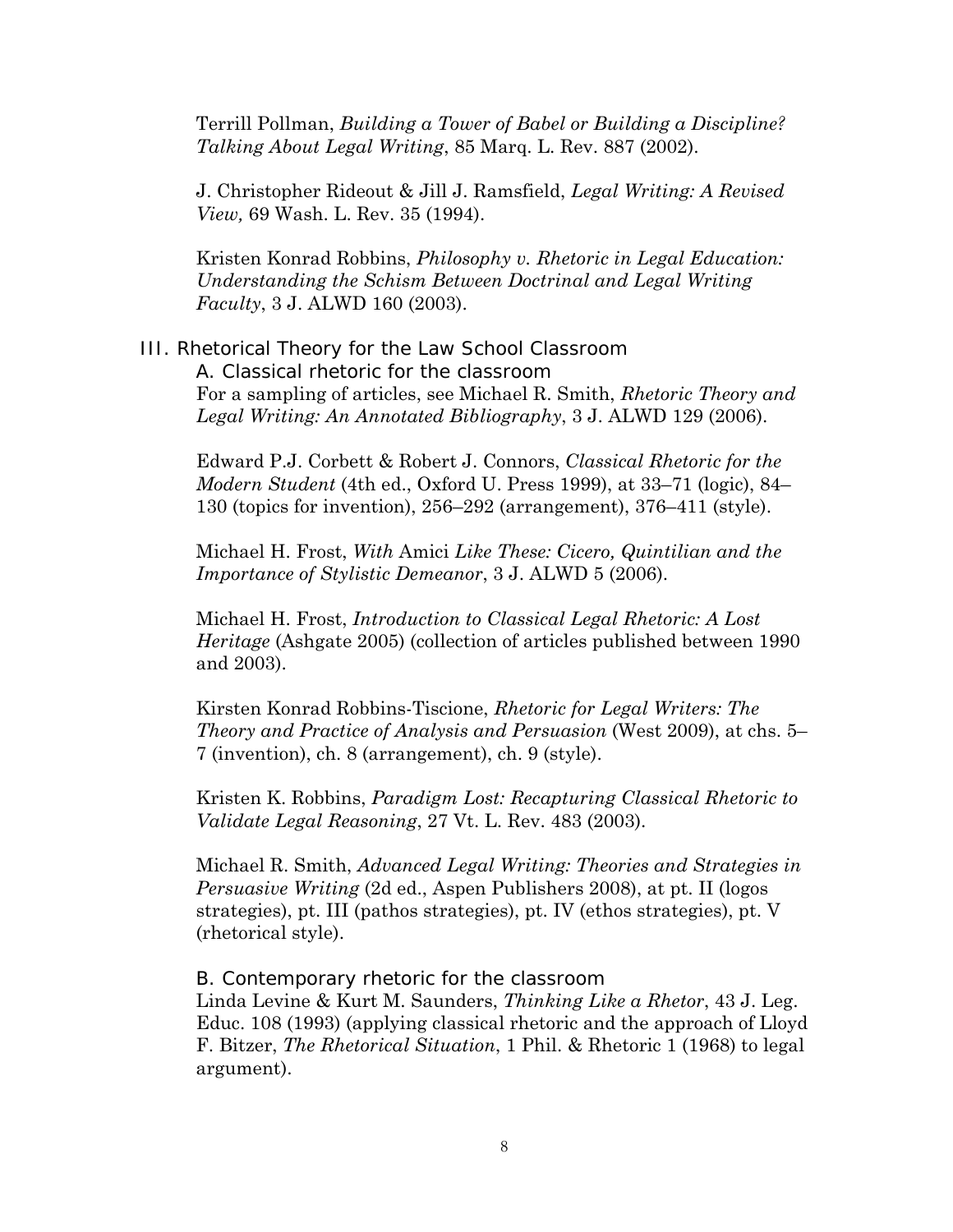Kurt M. Saunders, *Law as Rhetoric, Rhetoric as Argument*, 44 J. Leg. Educ. 566 (1994) (applying Toulmin's and Perelman's approaches to legal argument).

Richard K. Sherwin, *A Matter of Voice and Plot: Belief and Suspicion in Legal Storytelling*, 87 Mich. L. Rev. 543 (1988).

C. *Composition and New Rhetoric theory for the classroom* **Books**  Sonja K. Foss, *Rhetorical Criticism* (4th ed. 2009).

David Bartholomae & Anthony R. Petrosky, *Facts, Artifacts and Counterfacts: Theory and Method for a Reading and Writing Course* (1986).

## **Articles**

Linda L. Berger, *A Reflective, Rhetorical Model: The Legal Writing Teacher as Reader and Writer*, 6 Leg. Writing 57 (2000).

Linda L. Berger, *Applying New Rhetoric to Legal Discourse: The Ebb and Flow of Reader and Writer, Text and Context*, 49 J. Leg. Educ. 155 (1999).

Hillary Burgess, *Little Red Schoolhouse Goes to Law School: How Joe Williams' Teaching* Style *Can Inform Us about Teaching Law Students*, 17 Perspectives 180 (Spring 2009) (discussing Joseph M. Williams, *Style: Lessons in Clarity and Grace).*

Bari R. Burke, *Legal Writing (Groups) at the University of Montana: Professional Voice Lessons in a Communal Context*, 52 Mont. L. Rev. 373, 397 (1991).

Kirsten K. Davis, *Designing and Using Peer Review in a First-Year Legal Research and Writing Course*, 9 Leg. Writing 1 (2003).

Elizabeth Fajans & Mary R. Falk, *Against the Tyranny of Paraphrase: Talking Back to Texts*, 78 Cornell L. Rev. 163 (1993).

Mary Kate Kearney & Mary Beth Beazley, *Teaching Students How to "Think Like Lawyers": Integrating Socratic Method with the Writing Process*, 64 Temp. L. Rev. 885, 894–895 (1991).

Steven J. Johansen, *"What Were You Thinking?": Using Annotated Portfolios to Improve Student Assessment*, 4 Leg. Writing 123 (1998).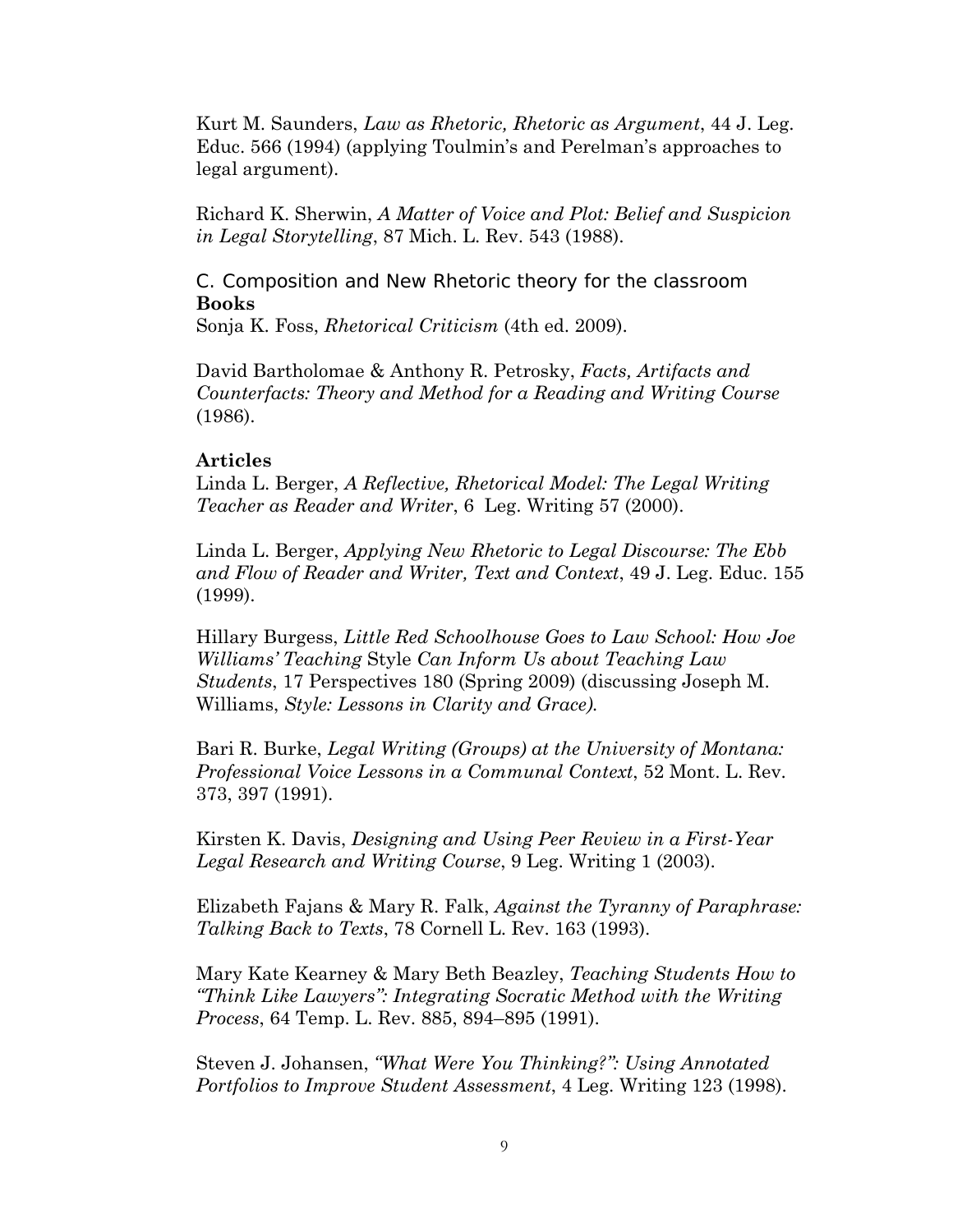Richard K. Neumann, Jr., *Donald Schon, the Reflective Practitioner, and the Comparative Failures of Legal Education*, 6 Clin. L. Rev. 401 (2000).

Teresa Godwin Phelps, *The New Legal Rhetoric*, 40 Sw. L.J. 1089 (1986).

J. Christopher Rideout & Jill J. Ramsfield, *Legal Writing: A Revised View,* 69 Wash. L. Rev. 35 (1994).

Nancy Soonpaa, *Using Composition Theory and Scholarship to Teach Legal Writing More Effectively*, 3 Leg. Writing 81 (1997).

Robin Wellford, *The Law School Student-Faculty Conference: Towards a Transformative Learning Experience*, 45 S. Tex. L. Rev. 255 (2004).

Joseph M. Williams, *On the Maturing of Legal Writers: Two Models of Growth and Development*, 1 Leg. Writing 1 (1991).

D. *Narrative theory for the classroom* 

For helpful descriptions of narrative theory and structure, *see* Anthony G. Amsterdam & Jerome Bruner, *Minding the Law* 110–142 (Harv. U. Press 2002).

For a sampling of articles, see Kathryn Stanchi, *Persuasion: An Annotated Bibliography*, 6 J. ALWD 75, 77-87 (2009).

*Applied Storytelling Symposium*, 14 Leg. Writing 3 (2008).

Kenneth D. Chestek, *The Plot Thickens: The Appellate Brief as Story*, 14 Leg. Writing 127 (2008).

Linda H. Edwards, *Once Upon a Time in Law: Myth, Metaphor, and Authority*, 77 Tenn. L. Rev. \_\_\_ (2010).

Brian J. Foley & Ruth Anne Robbins, *Fiction 101*: *A Primer for Lawyers on How to Use Fiction Writing Techniques to Write Persuasive Facts Sections*, 32 Rutgers L.J. 459 (2001).

Carolyn Grose, *Storytelling Across the Curriculum: From Margin to Center, from Clinic to the Classroom*, 7 J. ALWD \_\_ (2010).

Ruth Anne Robbins, *Harry Potter, Ruby Slippers and Merlin: Telling the Client's Story Using the Characters and Paradigm of the Archetypal*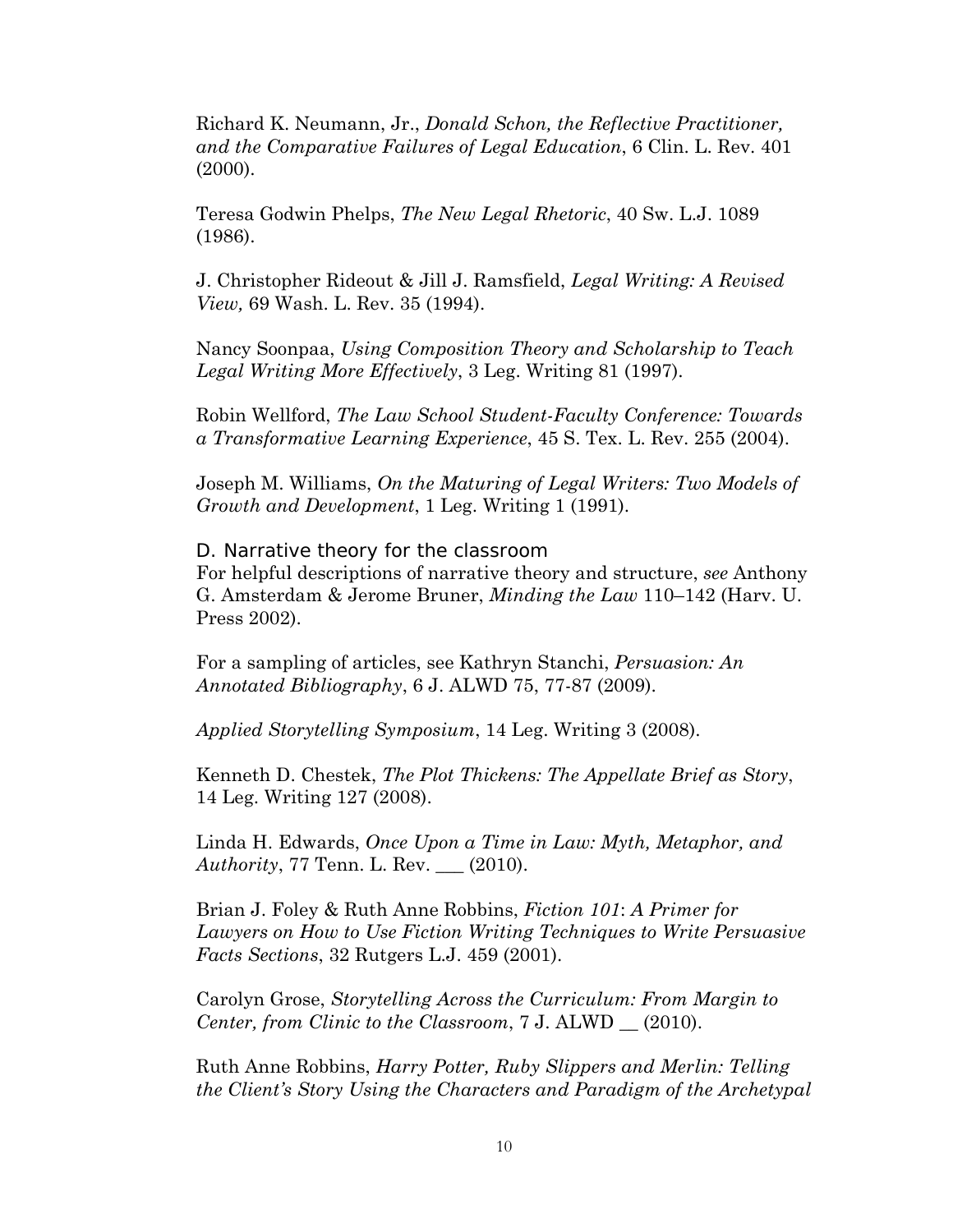*Hero's Journal*, 29 Seattle U. L. Rev. 767 (2006).

Jennifer Sheppard, *Once Upon a Time, Happily Ever After, and in a Galaxy Far, Far Away: Using Narrative to Fill the Cognitive Gap left by Overreliance on Pure Logic in Appellate Briefs and Motion Memoranda*, 46 Willamette L. Rev. 255 (2009).

Richard K. Sherwin, *The Narrative Construction of Legal Reality*, 18 Vt. L. Rev. 681 (1994).

E. *Framing and metaphor theory for the classroom*  Linda L. Berger, *How Embedded Knowledge Structures Affect Judicial Decision Making: A Rhetorical Analysis of Metaphor, Narrative, and Imagination in Child Custody Disputes*, 18 S. Cal. Interdisc. L.J. 259 (2009).

Linda L. Berger, *Of Metaphor, Metonymy, and Corporate Money: Rhetorical Choices in Supreme Court Decisions on Campaign Finance Regulation*, 58 Mercer L. Rev. 949 (2007).

Linda L. Berger, *What Is the Sound of a Corporation Speaking? How the Cognitive Theory of Metaphor Can Help Lawyers Shape the Law*, 2 J. ALWD 169 (2004).

Marie A. Failinger, *New Wine, New Bottles: Private Property Metaphors and Public Forum Speech*, 71 St. John's L. Rev. 217 (1997).

David Fagundes, *Property Rhetoric and the Public Domain*, 94 Minn. L. Rev. 652 (2010).

Laura E. Little, *Characterization and Legal Discourse*, 46 J. Leg. Educ. 372 (1996).

Julie A. Oseid, *The Power of Metaphor: Thomas Jefferson's "Wall of Separation between Church & State*," 7 J. ALWD \_\_ (2010).

J. Christopher Rideout, *Penumbral Thinking Revisited: Metaphor in Legal Argumentation*, 7 J. ALWD \_\_ (2010).

Michael R. Smith, *Levels of Metaphor in Persuasive Legal Writing*, 58 Mercer L. Rev. 919 (2007).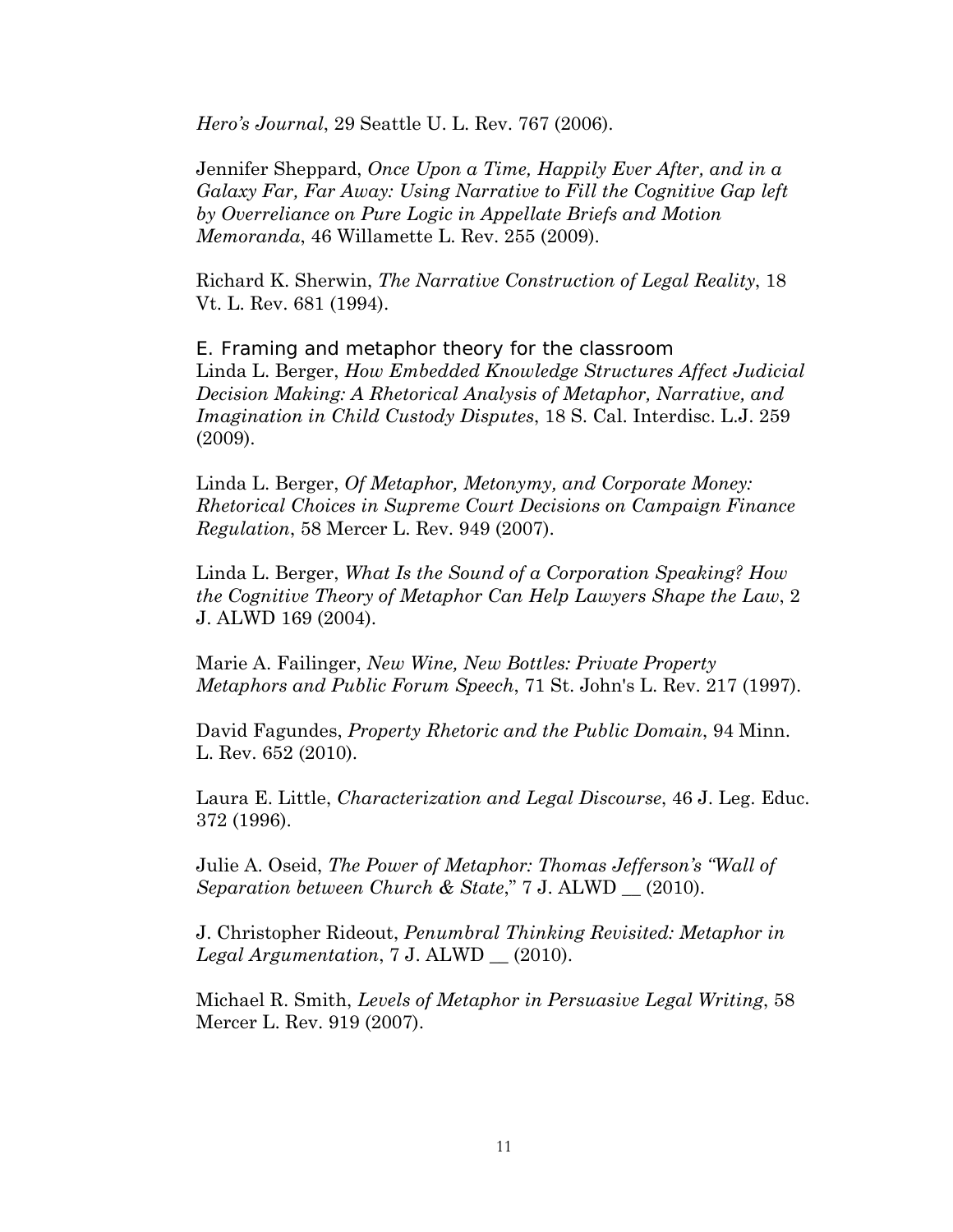F. *Persuasion research for the classroom*  Michael J. Higdon, *Oral Argument and Impression Management: Harnessing the Power of Nonverbal Persuasion for a Judicial Audience*, 57 U. Kan. L. Rev. 631 (2009).

Dan Hunter, *Reason is Too Large: Analogy and Precedent in Law*, 50 Emory L.J. 1197 (2000).

Kathryn M. Stanchi, *Playing With Fire: The Science of Confronting Adverse Material in Legal Advocacy*, 60 Rutgers L. Rev. 381 (2008).

Kathryn M. Stanchi, *The Science of Persuasion: An Initial Exploration*, 2006 Mich. St. L. Rev. 411.

## IV. Additional Readings in Rhetorical Analysis

A. *Rhetorical analysis generally*  Anthony G. Amsterdam & Randy Hertz, *An Analysis of Closing Arguments to a Jury*, 37 N.Y. L. Sch. L. Rev. 55 (1992).

Michael Frost, *Brief Rhetoric—A Note on Classical and Modern Theories of Forensic Discourse*, 38 U. Kan. L. Rev. 411 (1990).

Kate O'Neill, *Rhetoric Counts: What We Should Teach When We Teach Posner*, 39 Seton Hall L. Rev. 507 (2009).

### B. *Audience analysis*

Kenneth D. Chestek, *Judging by the Numbers: An Empirical Study of the Power of Story*, 7 J. ALWD \_\_\_ (2010).

Bryan A. Garner, *Judges on Briefing: A National Survey*, 8 Scribes J. Leg. Writing 1 (2002).

Susan Hanley Kosse & David ButleRitchie, *How Judges, Practitioners, and Legal Writing Teachers Assess the Writing Skills of New Law Graduates: A Comparative Study*, 53 J. Leg. Educ. 80 (2003).

Jessica E. Price, *Imagining the Law-Trained Reader: The Faulty Description of the Audience in Legal Writing Textbooks*, 16 Widener L.J. 983 (2007).

Kristen K. Robbins, *The Inside Scoop: What Federal Judges Really Think About the Way Lawyers Write*, 8 Leg. Writing 257 (2002).